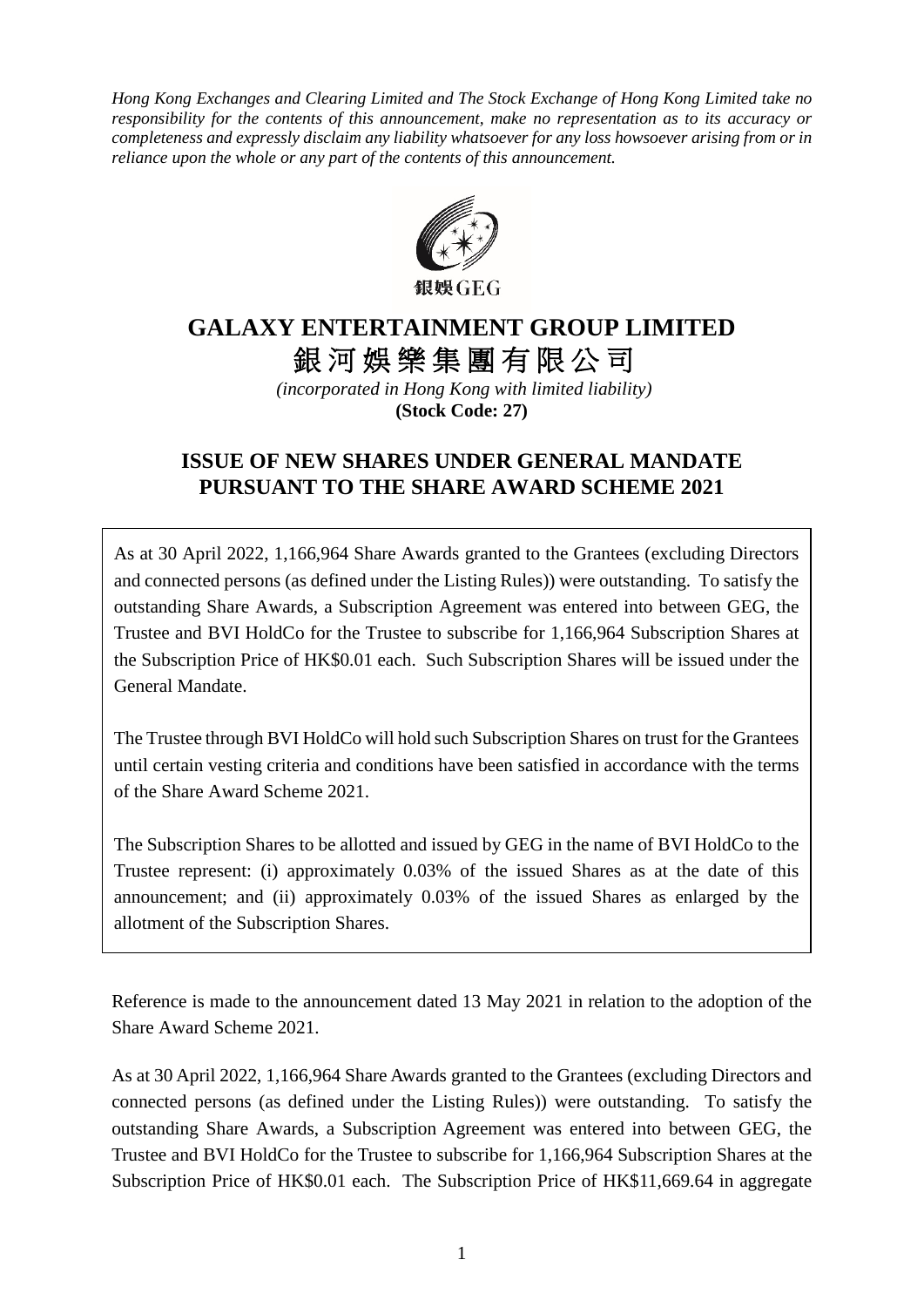will be funded by GEG's internal resources for the Trustee's subscription of the 1,166,964 Subscription Shares. The Trustee through BVI HoldCo will hold the Subscription Shares on trust for the Grantees (excluding Directors and connected persons as defined under the Listing Rules) and will, in accordance with the respective agreement between each relevant Grantee and GEG, transfer such Subscription Shares to the Grantees at no cost upon satisfaction of all vesting conditions specified by the Board at the time of making the awards.

To the best information, knowledge and belief of GEG, each of the Trustee, BVI HoldCo and their ultimate beneficial owner is a third party independent of GEG and its connected persons.

The Subscription Shares will be issued under the General Mandate and are therefore not subject to approval by the shareholders of GEG. Pursuant to the General Mandate, the maximum number of Shares that can be allotted and issued by the Directors is 871,918,721 Shares. No new Share has been allotted or issued under the General Mandate as at the date of this announcement. GEG has not engaged in any fund raising activities by any issue of Shares in the 12 months immediately preceding the date of this announcement.

An application will be made to the Stock Exchange for the granting and listing of, and permission to deal in, the Subscription Shares to be issued in the name of BVI HoldCo to the Trustee pursuant to the Share Award Scheme 2021 and the General Mandate.

Further information relating to the Subscription Shares is set out below:

| Number of Shares to be.<br>issued: | 1,166,964 Subscription Shares, representing (i) approximately<br>0.03% of the issued Shares as at the date of this announcement,<br>and (ii) approximately 0.03% of the issued Shares as enlarged<br>by the issue of the Subscription Shares |
|------------------------------------|----------------------------------------------------------------------------------------------------------------------------------------------------------------------------------------------------------------------------------------------|
| Fund to be raised:                 | <b>Nil</b>                                                                                                                                                                                                                                   |
| Reasons for the issue:             | To satisfy the Share Awards granted under the Share Award<br>Scheme 2021 for the purpose of recognizing and rewarding the<br>contribution of such Grantees to the development of the Group                                                   |
| Identity of the allottee:          | BVI HoldCo which was established and is wholly owned by<br>Tricor Trust (Hong Kong) Limited, being the Trustee for the<br>administration of the Share Award Scheme 2021                                                                      |
| Market price of the<br>Shares:     | HK\$42.15 per Share, being the closing price of the Shares as at<br>7 June 2022                                                                                                                                                              |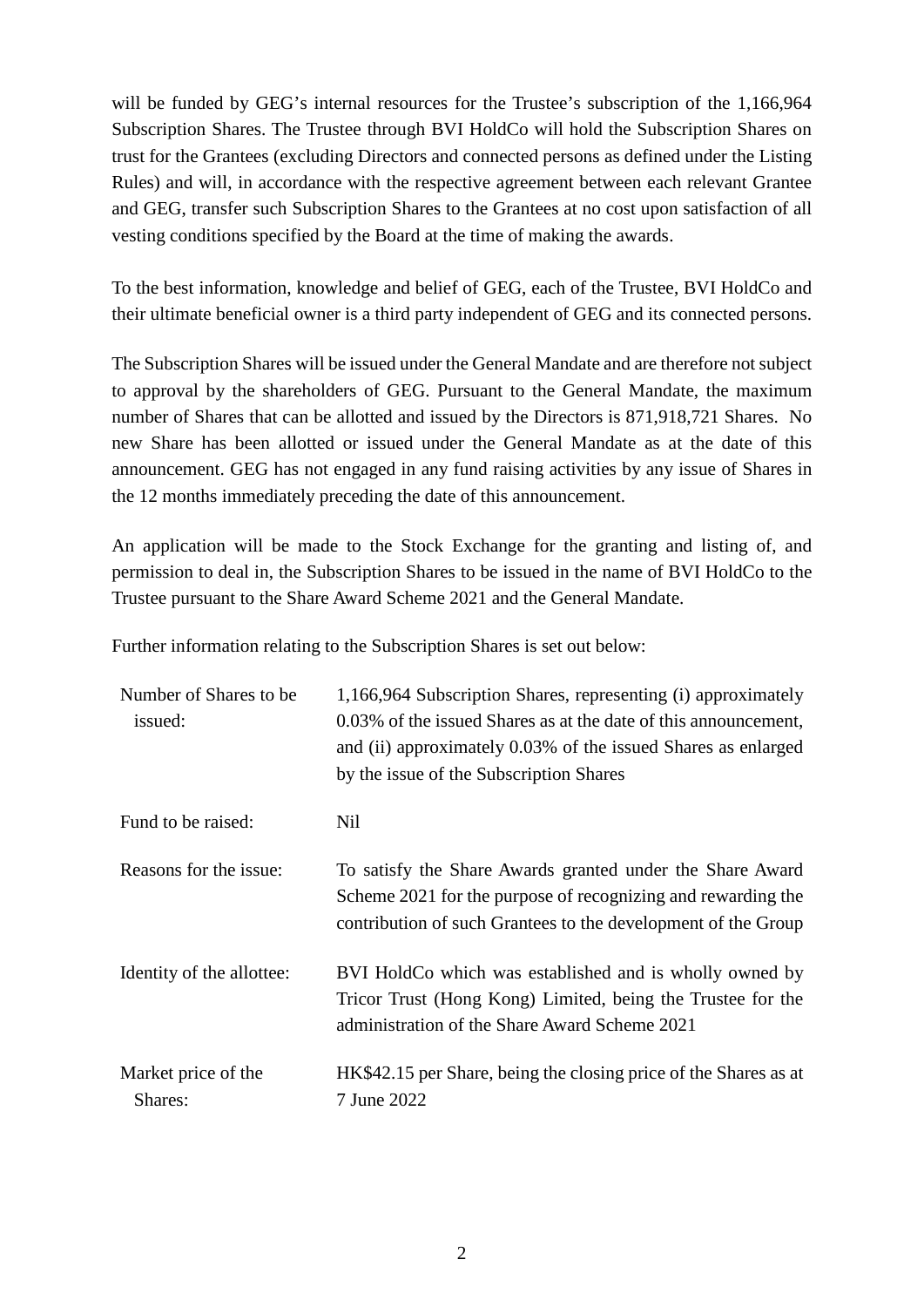| Ranking of the              | The Subscription Shares will rank <i>pari passu</i> among        |  |  |  |
|-----------------------------|------------------------------------------------------------------|--|--|--|
| <b>Subscription Shares:</b> | themselves and with the other Shares in issue, with the right to |  |  |  |
|                             | receive all dividends which is on or after the date of allotment |  |  |  |
|                             | of the Subscription Shares. Pursuant to the Share Award          |  |  |  |
|                             | Scheme 2021, the Trustee will not exercise the voting rights in  |  |  |  |
|                             | respect of any Shares held under the Share Award Scheme 2021     |  |  |  |

## **DEFINITIONS**

In this announcement, unless the context otherwise requires, the following terms shall have the meanings set out below:

| "Board"            | the board of directors of GEG at the relevant time                                                                                                                                                                                                                      |
|--------------------|-------------------------------------------------------------------------------------------------------------------------------------------------------------------------------------------------------------------------------------------------------------------------|
| "BVI HoldCo"       | Bright Rosy Limited, a company incorporated in the British<br>Virgin Islands, as established by the Trustee and is wholly<br>owned by the Trustee to hold the trust fund                                                                                                |
| "connected person" | has the meaning as ascribed under the Listing Rules                                                                                                                                                                                                                     |
| "Directors"        | the directors of GEG                                                                                                                                                                                                                                                    |
| "GEG"              | Galaxy Entertainment Group Limited, a company incorporated<br>in Hong Kong with limited liability, the issued shares of which<br>are listed on the main board of the Stock Exchange (stock code:<br>27.HK)                                                              |
| "General Mandate"  | the general mandate granted by the shareholders of GEG at the<br>annual general meeting of GEG held on 12 May 2022<br>authorising the Directors to allot and issue new Shares not<br>exceeding 20% of the issued Shares as at the date of the annual<br>general meeting |
| "Grantees"         | qualifying grantees who were granted Share Awards under the<br>Share Award Scheme 2021                                                                                                                                                                                  |
| "Group"            | GEG and its subsidiaries                                                                                                                                                                                                                                                |
| "HK\$"             | Hong Kong dollars, the lawful currency of Hong Kong                                                                                                                                                                                                                     |
| "Hong Kong"        | the Hong Kong Special Administrative Region of The People's<br>Republic of China                                                                                                                                                                                        |